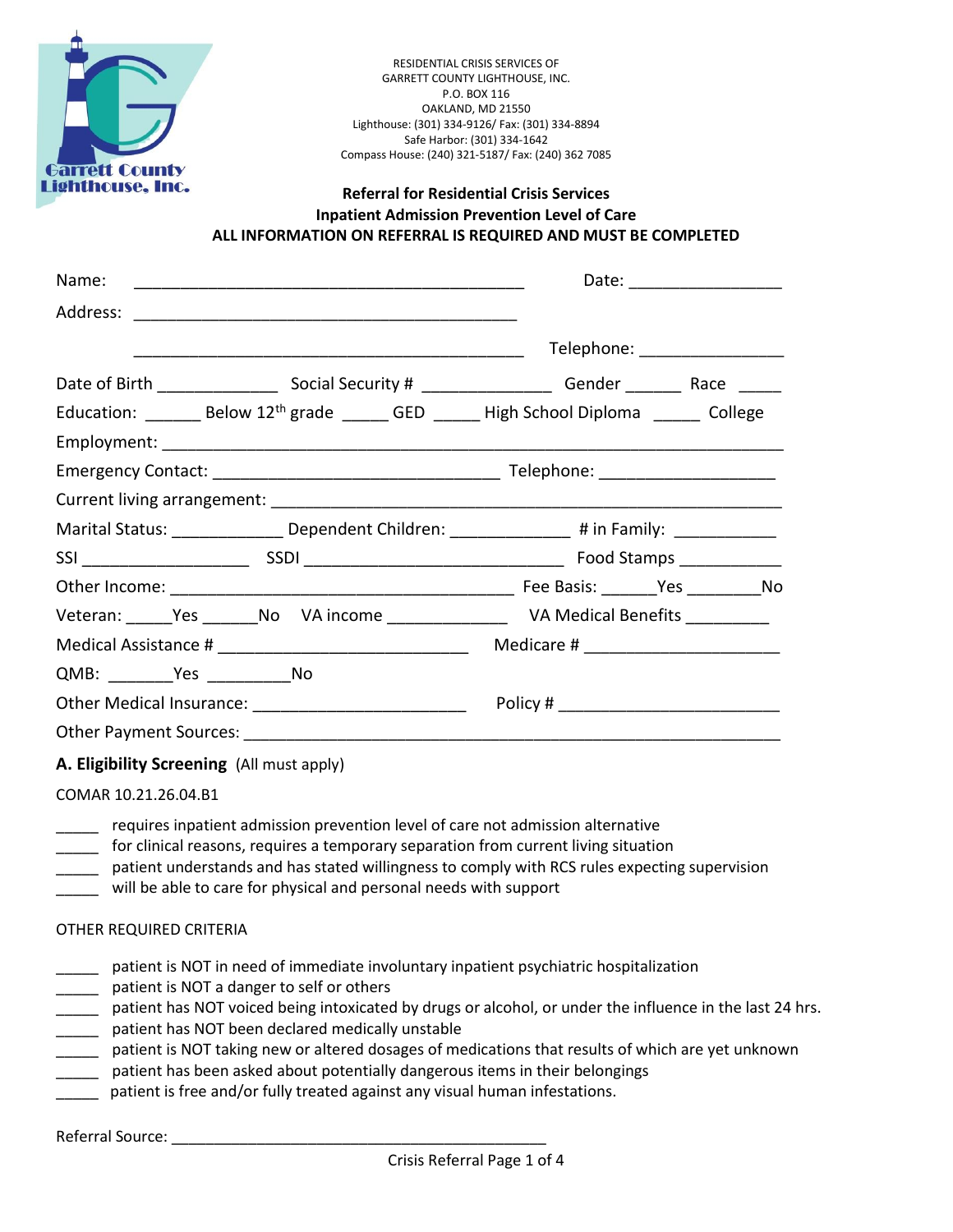## **B. Diagnostic Information: (BE SURE TO INCLUDE F CODE PLEASE)**

| <b>C. Health Services</b>                                                                                                              |                                                                                               |  |
|----------------------------------------------------------------------------------------------------------------------------------------|-----------------------------------------------------------------------------------------------|--|
|                                                                                                                                        | Has the patient had previous psychiatric hospitalizations? ____________Yes ________________No |  |
|                                                                                                                                        |                                                                                               |  |
|                                                                                                                                        |                                                                                               |  |
| Psychiatrist:                                                                                                                          |                                                                                               |  |
|                                                                                                                                        |                                                                                               |  |
|                                                                                                                                        |                                                                                               |  |
|                                                                                                                                        |                                                                                               |  |
|                                                                                                                                        |                                                                                               |  |
|                                                                                                                                        |                                                                                               |  |
|                                                                                                                                        |                                                                                               |  |
|                                                                                                                                        |                                                                                               |  |
|                                                                                                                                        |                                                                                               |  |
| Therapist:                                                                                                                             |                                                                                               |  |
|                                                                                                                                        |                                                                                               |  |
|                                                                                                                                        |                                                                                               |  |
| Psychiatric medication monitoring: __________Yes ______________No<br>Patient has a history of medication non-compliance ___ Yes ___ No | Is patient being discharged with 14 days of necessary medications: _____Yes ____No            |  |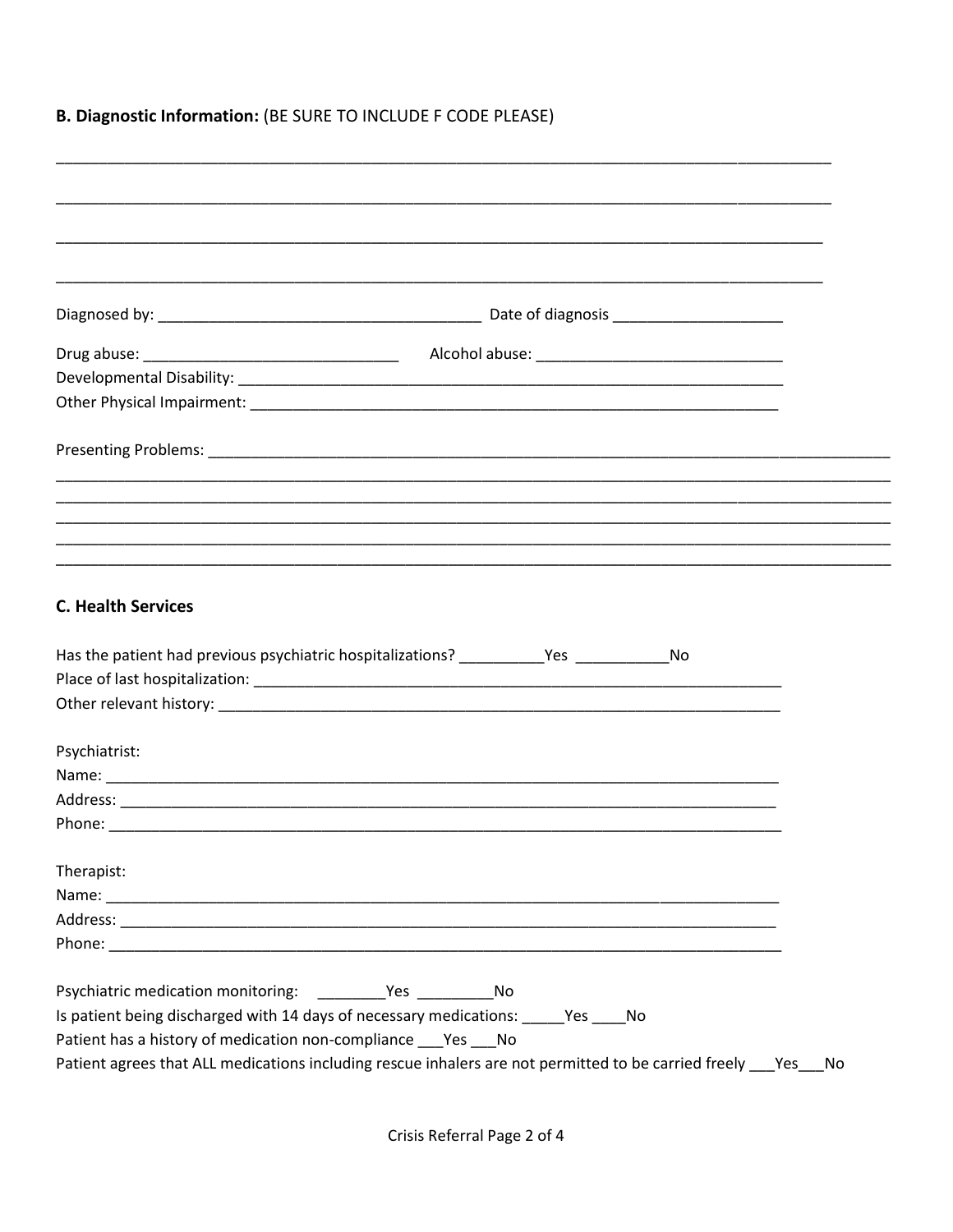Medication **Medication** Dosage **Frequency** 

\_\_\_\_\_\_\_\_\_\_\_\_\_\_\_\_\_\_\_\_\_\_\_\_\_\_\_\_\_\_\_\_\_\_\_\_\_\_\_\_\_\_\_\_\_\_\_\_\_\_\_\_\_\_\_\_\_\_\_\_\_\_\_\_\_\_\_\_\_\_\_\_\_\_\_\_\_\_\_\_\_\_\_\_\_\_\_\_\_\_ \_\_\_\_\_\_\_\_\_\_\_\_\_\_\_\_\_\_\_\_\_\_\_\_\_\_\_\_\_\_\_\_\_\_\_\_\_\_\_\_\_\_\_\_\_\_\_\_\_\_\_\_\_\_\_\_\_\_\_\_\_\_\_\_\_\_\_\_\_\_\_\_\_\_\_\_\_\_\_\_\_\_\_\_\_\_\_\_\_\_

|                                                                                                                 | <u> 1980 - Johann Barn, mars an t-Amerikaansk politiker (* 1908)</u>  |                                                                                                   |                                                                                                             |
|-----------------------------------------------------------------------------------------------------------------|-----------------------------------------------------------------------|---------------------------------------------------------------------------------------------------|-------------------------------------------------------------------------------------------------------------|
|                                                                                                                 |                                                                       | Please comment or indicate if this is a change in medication from the patient's previous regimen: |                                                                                                             |
| Somatic Care Physician:                                                                                         |                                                                       |                                                                                                   |                                                                                                             |
|                                                                                                                 |                                                                       |                                                                                                   |                                                                                                             |
|                                                                                                                 |                                                                       |                                                                                                   |                                                                                                             |
|                                                                                                                 |                                                                       |                                                                                                   |                                                                                                             |
|                                                                                                                 | health (illness, physical disabilities, allergies):                   |                                                                                                   | Please indicate or comment on any relevant medical/somatic history including assessment of general physical |
|                                                                                                                 |                                                                       |                                                                                                   |                                                                                                             |
| <b>D. Rehabilitation Services</b>                                                                               |                                                                       |                                                                                                   |                                                                                                             |
|                                                                                                                 |                                                                       | Is the patient currently involved in a structured day program? _______Yes _______No               |                                                                                                             |
| Contact person: The contact of the contact person in the contact person of the contact of the contact of the co |                                                                       |                                                                                                   |                                                                                                             |
|                                                                                                                 |                                                                       |                                                                                                   |                                                                                                             |
|                                                                                                                 |                                                                       |                                                                                                   |                                                                                                             |
|                                                                                                                 |                                                                       |                                                                                                   |                                                                                                             |
| <b>E. Authorization for Services</b>                                                                            |                                                                       |                                                                                                   |                                                                                                             |
|                                                                                                                 | ASO Care Manager (full name): ____________                            |                                                                                                   |                                                                                                             |
|                                                                                                                 | Initial level of care approved (please mark):                         |                                                                                                   |                                                                                                             |
|                                                                                                                 | T2048 Residential room and board<br>S9485 Residential crisis services | BOTH NEED REQUESTED WHEN OBTAINING AUTHORIZATION                                                  |                                                                                                             |
|                                                                                                                 |                                                                       | 1:4 staff to client ratio coverage acceptable for patient needs _________ Yes ________ No         |                                                                                                             |
|                                                                                                                 |                                                                       |                                                                                                   |                                                                                                             |
|                                                                                                                 |                                                                       |                                                                                                   |                                                                                                             |
|                                                                                                                 | Other insurance authorization information (if applicable):            |                                                                                                   |                                                                                                             |
|                                                                                                                 |                                                                       |                                                                                                   |                                                                                                             |
|                                                                                                                 |                                                                       |                                                                                                   |                                                                                                             |